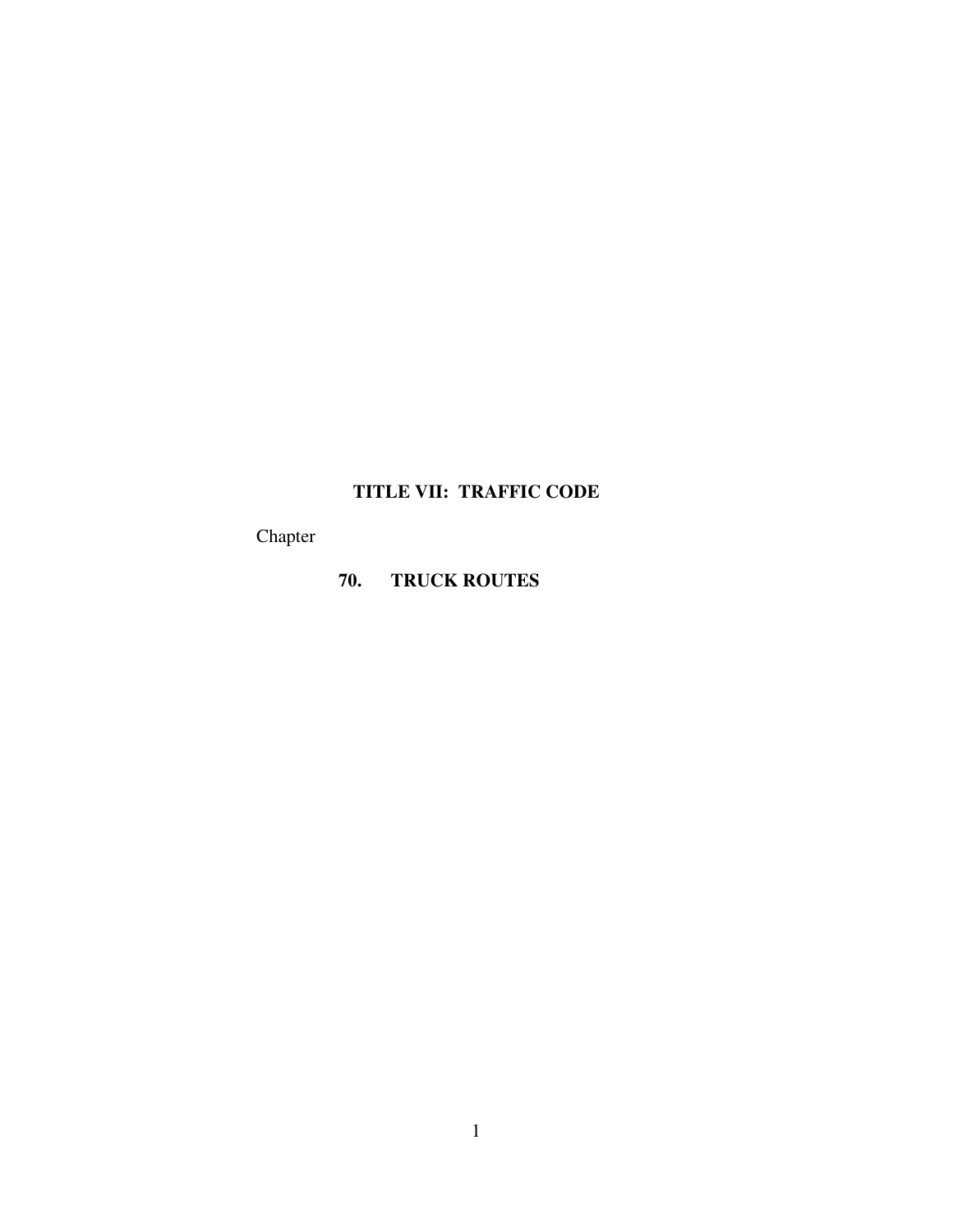**Big Rapids Charter Township - Traffic Code**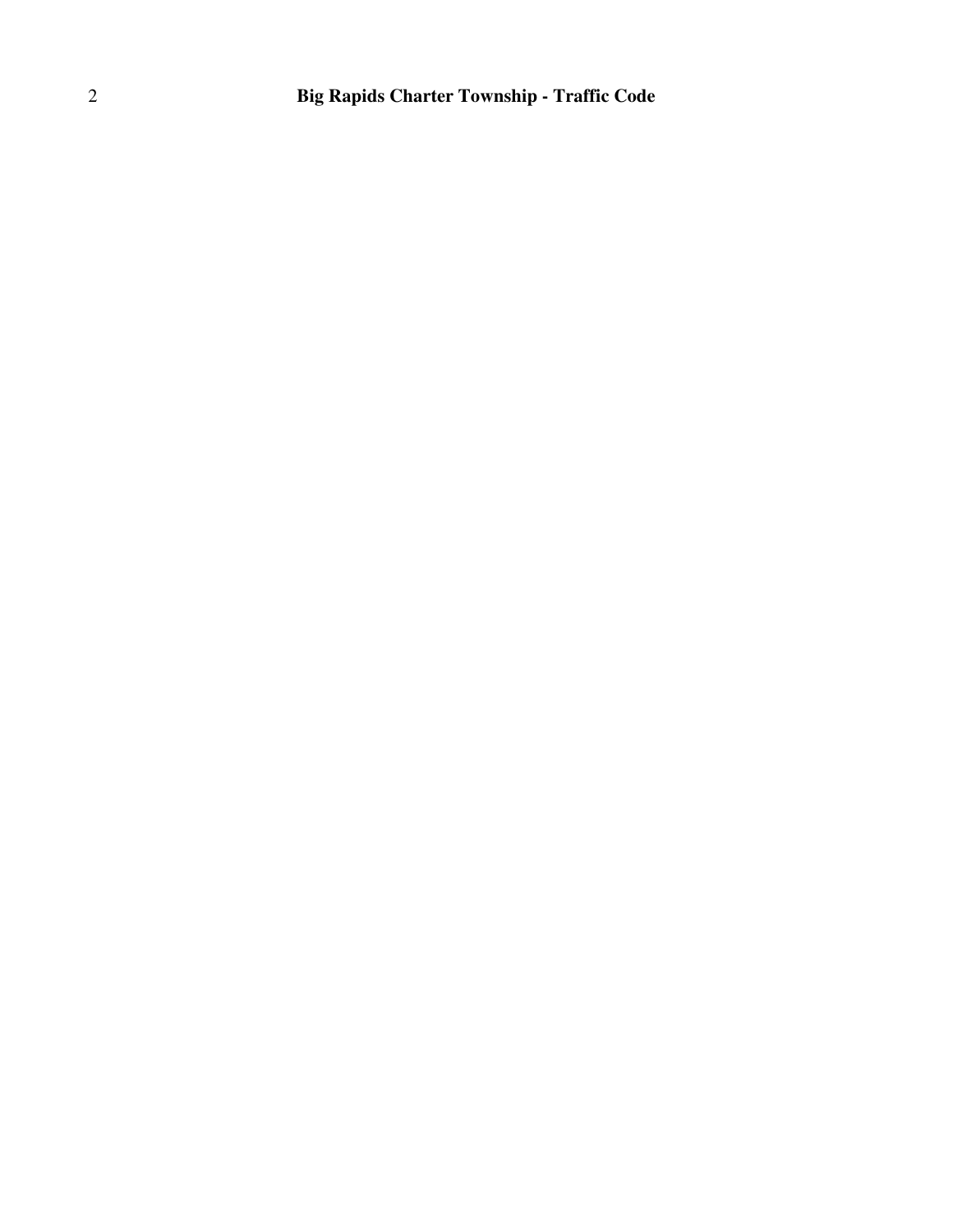### **CHAPTER 70: TRUCK ROUTES**

#### Section

| 70.01 | Definitions                                           |
|-------|-------------------------------------------------------|
| 70.02 | Rule of construction                                  |
| 70.03 | Truck routes                                          |
| 70.04 | Prohibition against travel on other than truck routes |
| 70.05 | Exemptions                                            |
| 70.06 | Pick-ups, deliveries, service calls                   |
| 70.07 | Leaving or returning to home or place of business     |
| 70.08 | Special permits                                       |
| 70.09 | Signs                                                 |
| 70.10 | Administrative liability                              |
|       |                                                       |
| 70.99 | Penalty                                               |

#### **70.01 DEFINITIONS.**

For the purpose of this chapter, the following definitions shall apply unless the context clearly indicates or requires a different meaning.

**IMPLEMENT OF HUSBANDRY.** Every vehicle which is designed for agricultural purpose and exclusively used by the owner thereof in the conduct of agricultural operations.

*PERSON*. Includes an agency, company, organization, firm, association, partnership, joint venture, corporation, trust or equivalent entity or a combination of any of them as well as a natural person.

*ROAD.* Any street, highway or route within the Big Rapids Charter Township.

*SEMI-TRAILER.* Every vehicle with or without motive power, designed for carrying persons or property and for being drawn by a motor vehicle and so constructed that some part of its weight and that of its load rests upon or is carried by some other vehicle.

*TRAILER.* Every vehicle with or without motive power, designed for carrying persons or property and for being drawn by a motor vehicle and so constructed that no part of its weight rests upon the towing vehicle.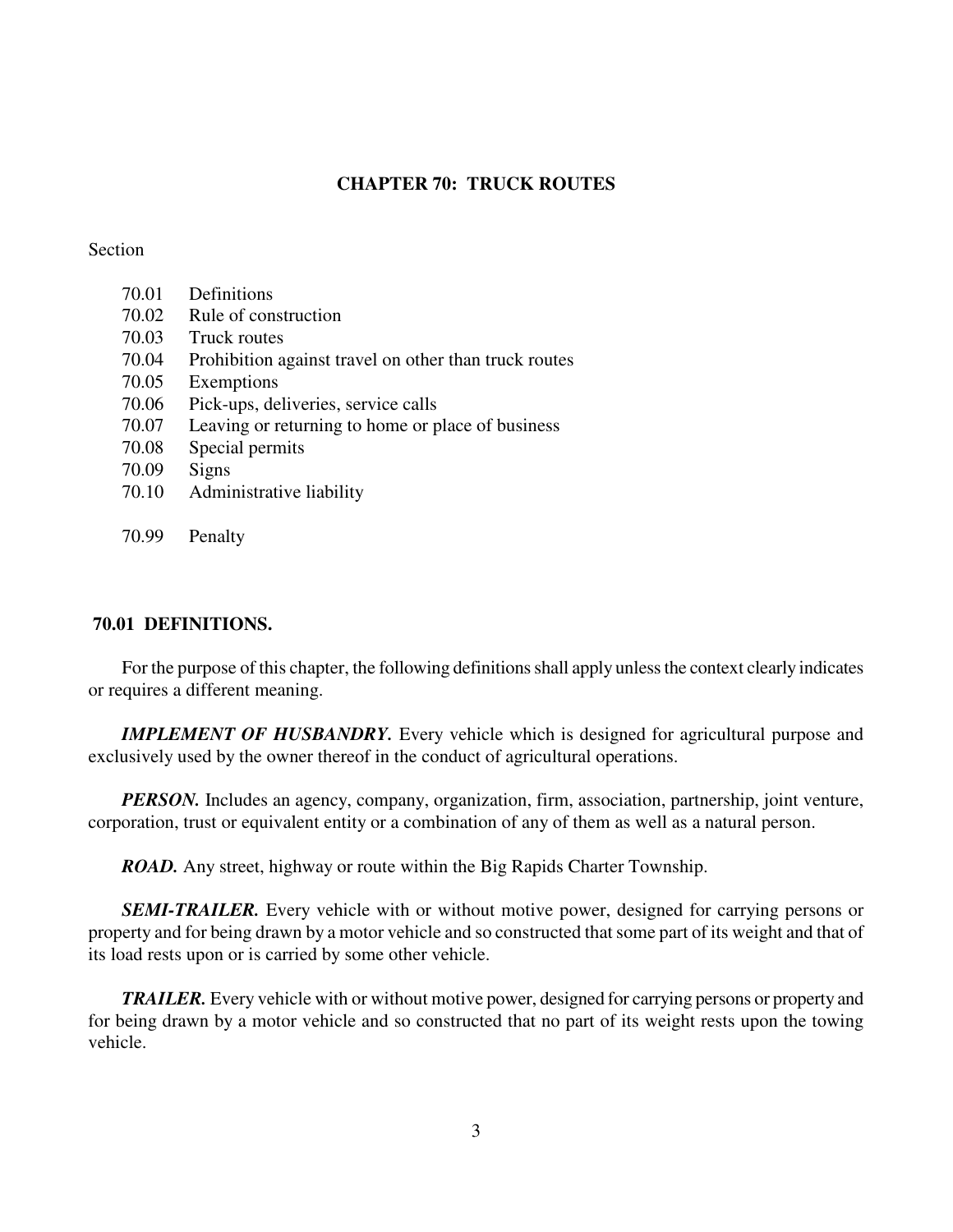#### 4 **Big Rapids Charter Township - Traffic Code**

*TRUCK*. Every motor vehicle which is designed, used or maintained primarily for the transportation of property, except a pick-up truck or a van designed so as to carry loads of no more than one ton.

**TRUCK TRACTOR.** Every motor vehicle designed primarily for drawing other vehicles, and not so constructed as to carry a load other than a part of the weight of vehicle and load so drawn. (Ord. 22, passed 5-6-1997)

#### **70.02 RULE OF CONSTRUCTION.**

Any word or term not defined herein shall be considered to be defined in accordance with its common or standard definition. (Ord. 22, passed 5-6-1997)

#### **70.03 TRUCK ROUTES.**

The following roads in the township, to the exclusion of all other roads, are hereby designated as truck routes and classified for truck traffic:

- (A) 220th Avenue from Woodward Avenue south to a point one-half mile south of 15 Mile Road;
- (B) 13 Mile Road from the Mecosta County line east to 205th Avenue;
- (C) 205th Avenue from 13 Mile Road to 15 Mile Road;
- (D) Arthur Road from 205th Avenue east to Northland Drive;
- (E) Northland Drive from 12 Mile Road north to 18 Mile Road;
- (F) 16 Mile Road from Big Rapids city limit to 180th Avenue;
- (G) U.S. 131 Expressway;
- (H) Route M-20;
- (I) 14 Mile Road from Northland Drive to 190th Avenue; and

(J) Old Millpond Road from Taft Road to 15 Mile Road. (Ord. 22, passed 5-6-1997)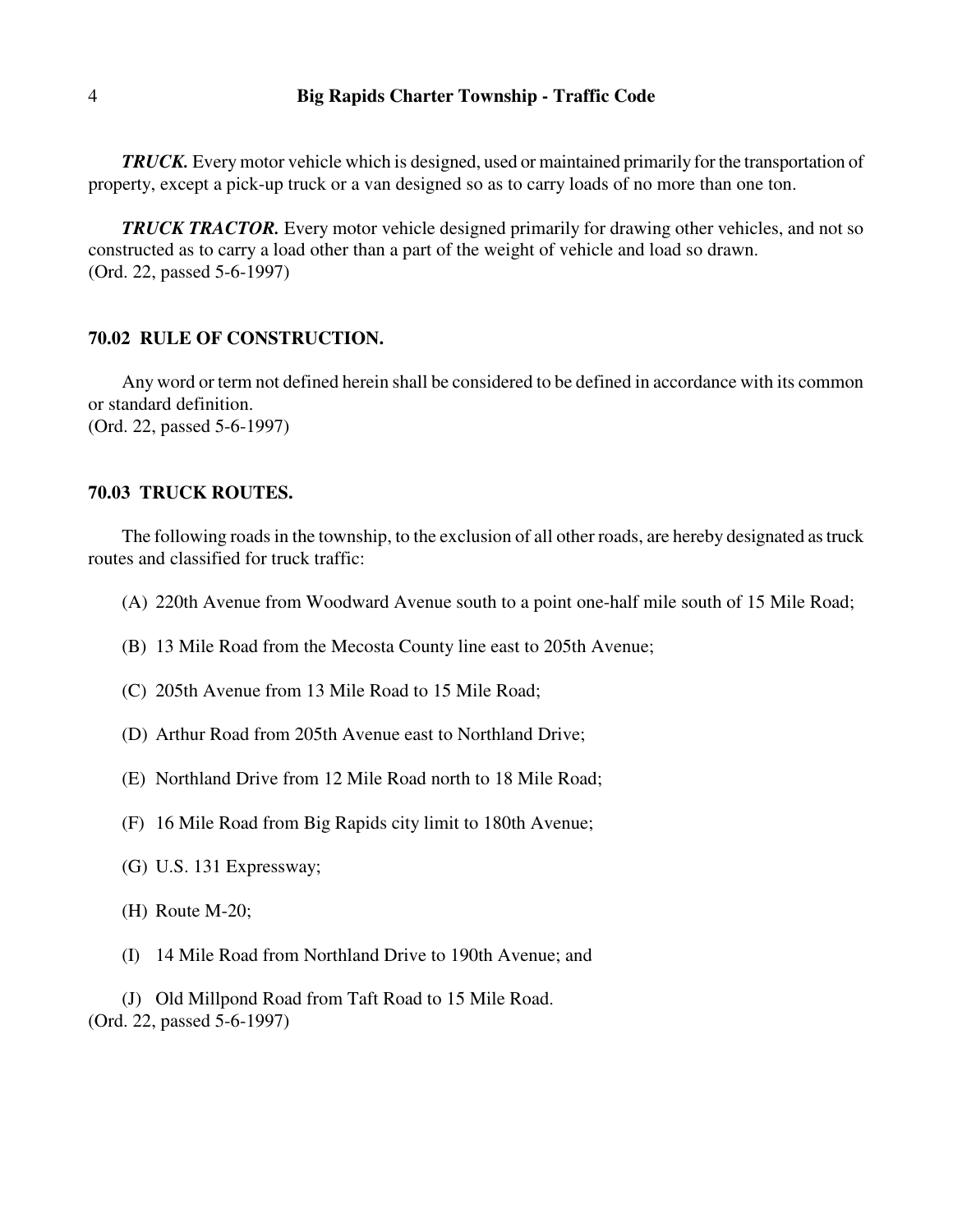#### **Truck Routes** 5

#### **70.04 PROHIBITION AGAINST TRAVEL ON OTHER THAN TRUCK ROUTES.**

Except as expressly permitted under this chapter, no person shall operate a truck or truck-tractor and semi-trailer or truck-tractor and trailer combination, or track and trailer combination, in the township on any road other than a designated truck route. (Ord. 22, passed 5-6-1997) Penalty, see 70.99

**70.05 EXEMPTIONS.**

The truck route limitations prescribed in this chapter shall not apply to:

(A) Fire trucks or other emergency vehicles or vehicle on emergency business involved in the saving of life or property;

(B) Implements of husbandry incidentally moved upon a road;

(C) Road repair, construction or maintenance vehicles while involved in the repair, construction or maintenance of roads within the township; or

(D) Garbage service vehicles while involved in the provision of services to residents of the township. (Ord. 22, passed 5-6-1997)

#### **70.06 PICK-UPS, DELIVERIES, SERVICE CALLS.**

A vehicle which would otherwise be restricted to truck routes and which is being used to make pickups, deliveries or service calls in the township on roads other than designated truck routes shall restrict its travel to a minimum and shall not be driven or moved on other than truck routes except when being used to make pick-ups, deliveries or service calls within the township. Said vehicle shall be driven in such a manner as to leave a permitted truck route and proceed to its destination or destinations in the township by the most direct route. Upon completion of the pick-ups, deliveries or service calls, the vehicle shall return to the nearest permitted truck route or leave the township by the most direct route. This section shall not be interpreted as permitting a vehicle otherwise restricted to a truck route from entering or leaving the township by other than a truck route.

(Ord. 22, passed 5-6-1997) Penalty, see 70.99

#### **70.07 LEAVING OR RETURNING TO HOME OR PLACE OF BUSINESS.**

Nothing herein contained shall prevent a truck or truck-tractor and semi-trailer, or truck-tractor and trailer combination, or truck and trailer combination from leaving or returning to its customary storage